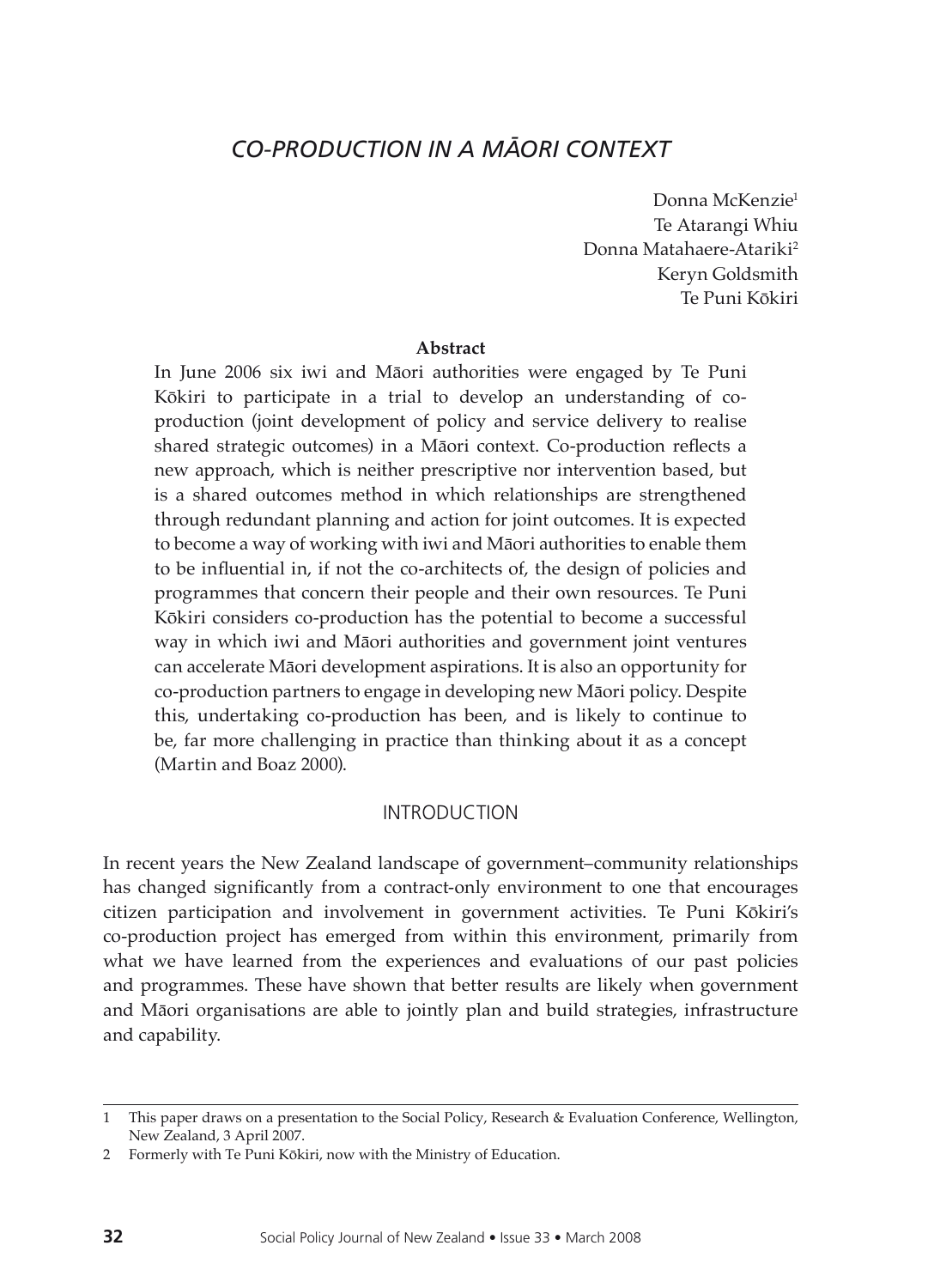It is this agency's challenge to provide quality advice to government on Māori issues and at the same time support Māori to realise their potential. This project aligns with Te Puni Kōkiri's approach to Māori development, the Māori Potential Approach (MPA)<sup>3</sup>. The MPA aims, by engaging in positive opportunities for interaction between iwi and Māori and government over the long term, to achieve the shared strategic outcome of *Māori succeeding as Māori*. The MPA is a strengths-based philosophy as opposed to a deficit or problem-centred model.

Te Puni Kōkiri's ultimate aim is to better place Māori to build and leverage their collective resources, knowledge, skills and leadership capability to improve their overall life quality. The concept of co-production aligns with the guiding principles of the MPA in that it:

- • affirms Māori as a diverse, aspirational people with a distinctive culture and value system
- recognises the Māori community and their indigenous culture as a net contributor to the identity, wellbeing and enrichment of wider society
- • affirms the capability, initiative and aspiration of Māori to make choices for themselves.

In addition to the MPA principles, the core assumptions of the co-production project are that:

- it is a catalyst for Māori potential
- iwi and Māori authorities are the primary interface and are best placed for working with whānau
- iwi and Māori authorities of sufficient capability and capacity are the most appropriate organisations to engage with government in a strategic capacity to achieve best outcomes for Māori.

<sup>3</sup> Refer to Te Puni Kōkiri's *Statement of Intent 2007*–*10* for a more detailed description, at: www.tpk.govt. nz/publications/soi/tpk-2007-soi-en.pdf.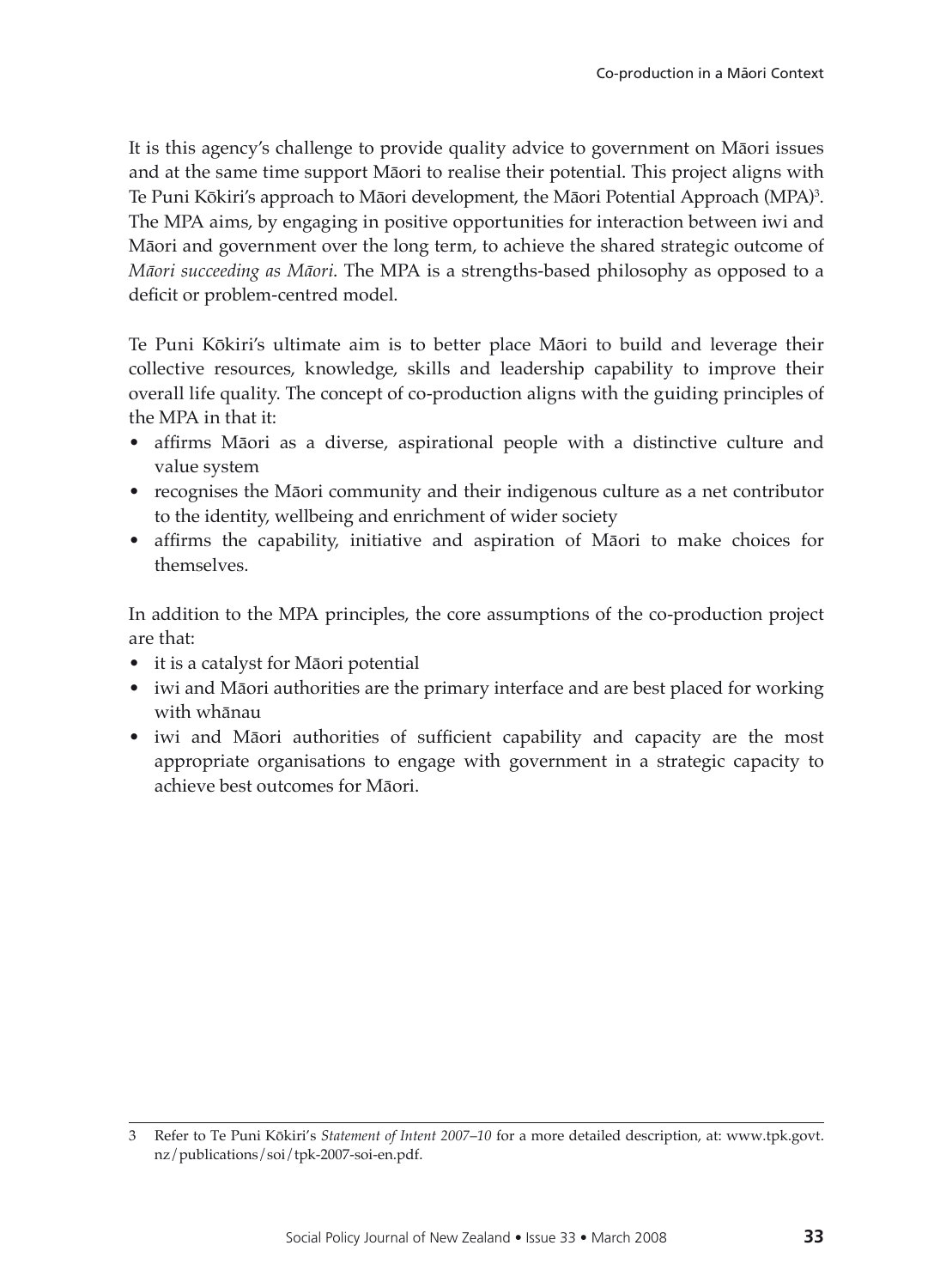

#### **Figure 1 Core Assumptions of Co-Production**

Co-production is more than a "bottom up" community development model and does not aim simply to promote community planning and user-focused services. It involves a more active role for iwi and Māori authorities in designing and delivering local services, as well as providing the opportunity to influence the policy process by working with government to invest in shared outcomes for Māori.

Because little was known of what co-production in a Māori context involves, Te Puni Kōkiri has engaged in a multi-year trial in conjunction with six iwi and Māori authorities to test this approach. Thus far, it is clear to us that co-production is a shared outcomes method, characterised by an emphasis on high-quality, long-term relationships that are more than working or contractual relationships.

Part of this work has meant establishing a working definition, which states:

Co-production is a shared outcomes method premised on a long-term valuesbased relationship between organisations of sufficient capacity and capability with the ability to represent a Māori collective. This means each partner works together, within their distinctive and unique environments, to realise mutually agreed beneficial outcomes for the realisation of whanau, hapu and iwi potential.

A values-based relationship in a Māori context necessarily involves acknowledging the importance of Māori cultural concepts and values to iwi and Māori authorities. Any engagement must therefore recognise the mana of all partners and the difference between "lore" and "law". Each partner must also have, or be able to develop, the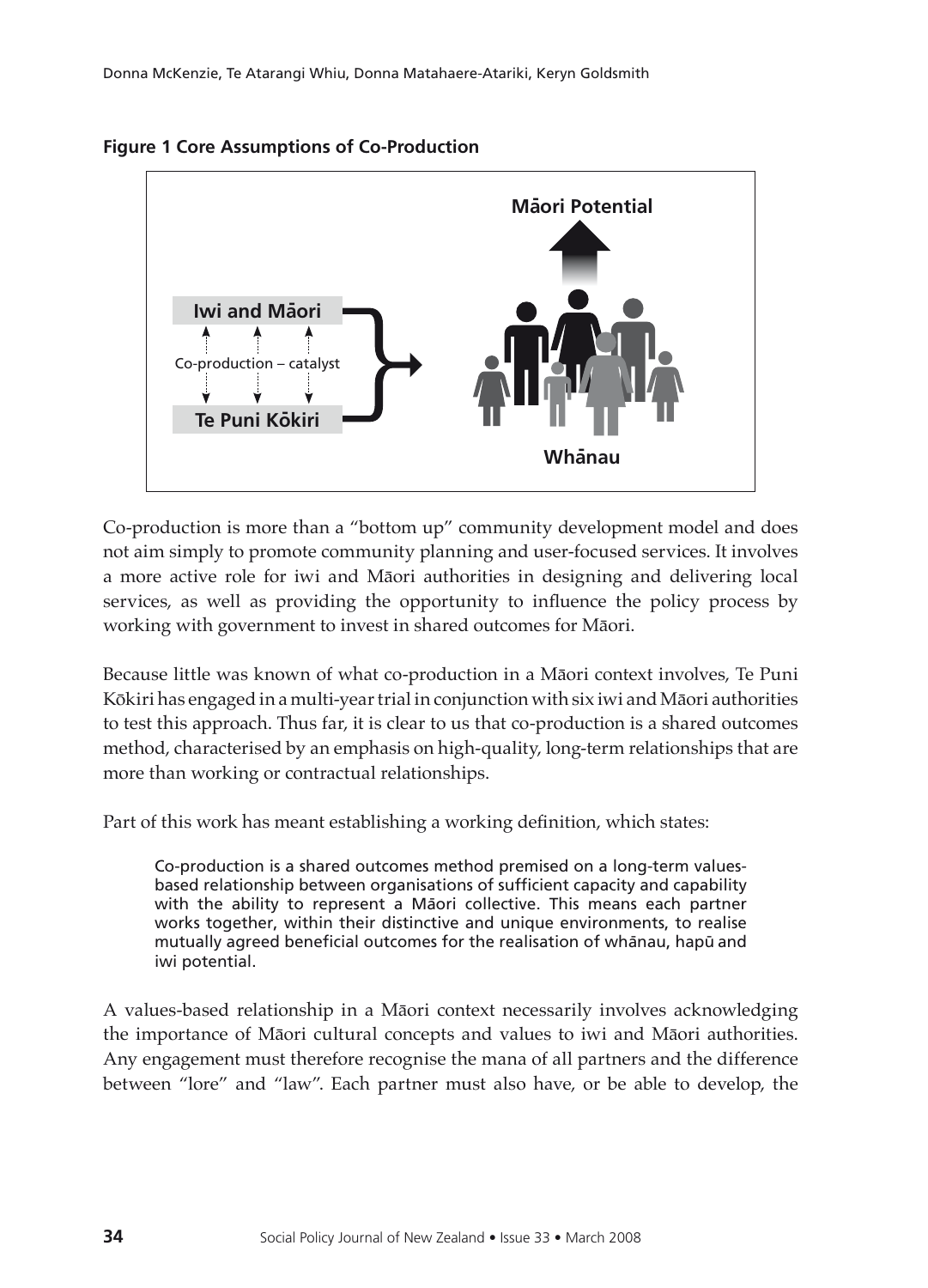organisational capacity and capability to undertake long-term, strategic policy and programme development and implementation. Although there are similarities with the Government's Managing for Outcomes strategy, the difference is in the kinds of organisations involved and, more particularly, the non-material rewards from participation.

In summary, co-production is both relationship and activity, both concept and process. Developing relationships, strategic planning, creating policy and implementing programmes all require time to be effective. A phased or measured approach is therefore most likely to yield the best results. Te Puni Kōkiri regards co-production as a real opportunity to achieve best outcomes for Māori.

## **BACKGROUND**

The concept of co-production was developed by a group of academics at the end of the 1970s in reaction to what they considered were problems with dominant theories of the time about urban governance and centralisation, and to address the failure of conventional development programmes (Ostrom 1996, Whitaker 1980). These academics were concerned with the idea of engaging citizens in both the design and production of public services. At the same time, Edgar Cahn was developing his concept of an alternative currency he termed "time dollars". Cahn developed a theory to explain why and how this currency could change the dynamics of social welfare programmes, which he too termed co-production (Boyle n.d.). Both models have similar aims: to give responsibility to and involve those who have in the past been regarded as "the problem" in creating solutions for themselves. It is the opposite of deficit thinking and offers an alternative to only public or only private service provision (Boyle n.d.).

Recent interest in the concept of co-production has coincided with a desire for increasing citizen involvement in the design and delivery of government services by many Western and other democratic governments. The form of participation is also an important factor in the kinds of activities undertaken. There are operational challenges for both government and citizens because co-producing and participation may take various forms. There can, for example, be a difference between consultation and engagement, and in the level and degree of obligation between partners (Martin and Boaz 2000). Co-production also requires a high level of active engagement by all partners in time, resources and energy that many may be unable or unwilling to commit. Such involvement may not suit everyone due to this high degree of activity, and there is the potential for it to be seen as a burden rather than a benefit as not all co-producers will have the same capacities and capabilities.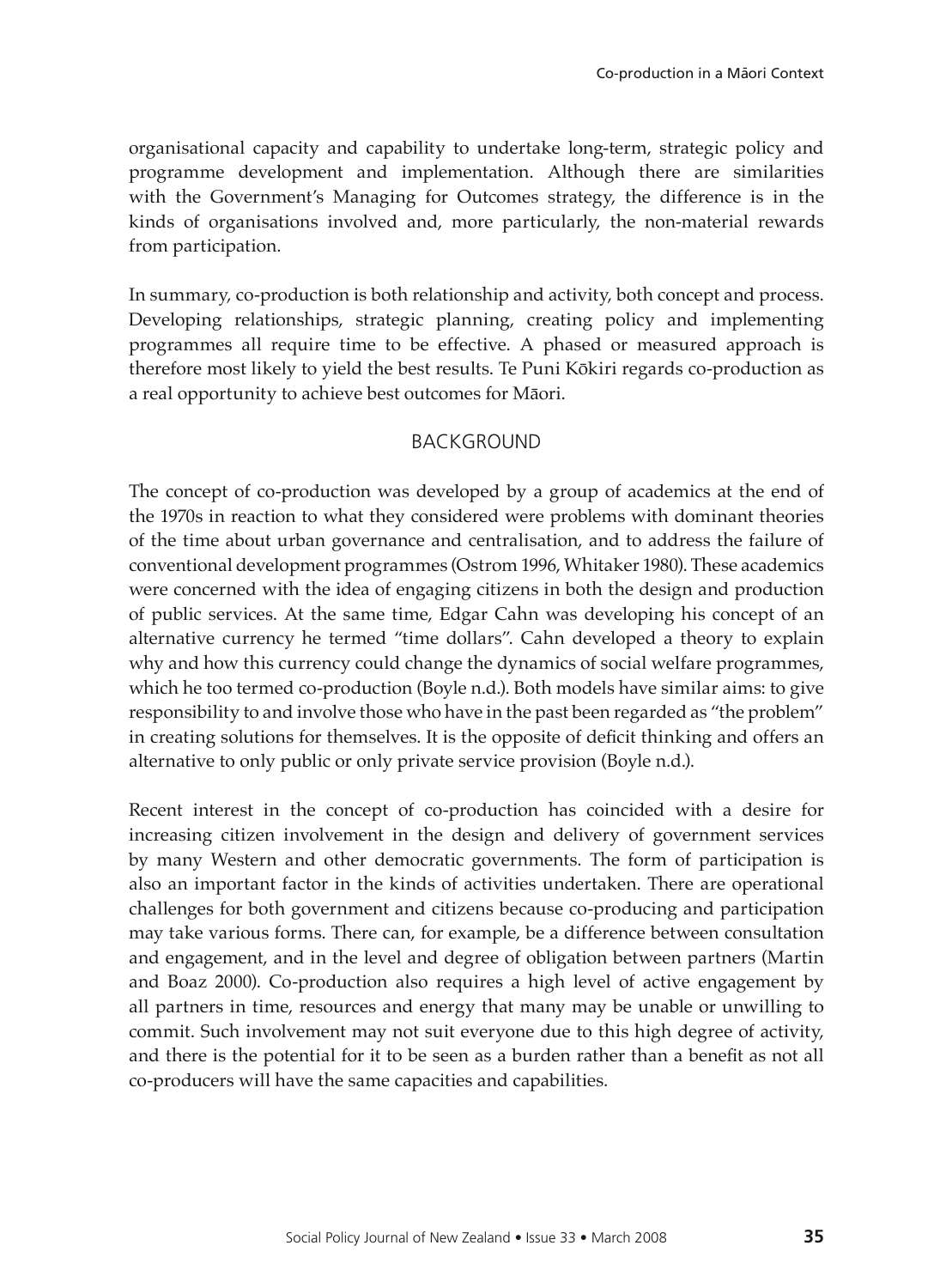Evidence for the effectiveness of co-production varies with the kinds of activities or projects, but also with the social, economic and political environment in which they are situated.<sup>4</sup> There is also a high degree of variability in the reasons why citizens and public organisations may decide to work together as co-producers (Martin and Boaz 2000). Co-production is not a process that occurs simply because of any potential monetary benefit (Ostrom 1996), so there is a wide variation in the willingness and abilities of citizens and government agencies to engage in meaningful "citizen centred" government (Martin and Boaz 2000). For iwi and Māori organisations, for example, benefits are collective rather than individual, so the advantage in participation may in fact be motivated more by non-material rewards or intangible reasons (e.g. the potential for involvement in policy development) than by monetary returns (Alford 2002).

## Partnership and Collaboration

In the New Zealand context co-production may be compared to what is most often referred to as partnership or collaboration.<sup>5</sup> A number of factors have influenced this trend. These include:

- partnership as represented by the Treaty of Waitangi (although there is often confusion about what this response means or even looks like (McIntosh 2003)
- historical government relationships with NGOs and the community sector
- international trends stemming from ideas such as social cohesion and social capital in the growing use of inclusive methods for social change (Matheson et al. 2005).

Moreover, the discourse of partnership or engagement with communities is taking over from the contracting environment common in the 1990s (Matheson et al. 2005) as a means of delivering social goals through a "whole of government" approach aimed at shared outcomes (Local Partnerships and Governance Research Group [LP&GR] 2005). Some recent examples include Housing New Zealand's community renewal interventions; Waitakere City Council's community partnerships, such as Building the Waitakere Way; and the Ministry for Economic Development and Industry New Zealand's Regional Partnerships Programme.

The form partnership takes may also depend on whether the activity is to do with policy development and planning, or service delivery. It also varies in the level of formality and desired outcome of the relationship. However, to get any real advantage from collaboration, "something has to be achieved that could not have been attained by any of the organisations acting alone" (Huxham 2003:403). Key factors include the

<sup>4</sup> Martin and Boaz (2000) illustrate their argument with an example set in the United Kingdom. Ostrom (1996) uses cases from developing nations Nigeria and Brazil.

<sup>5</sup> For a discussion of these terms, see Majumdar 2005.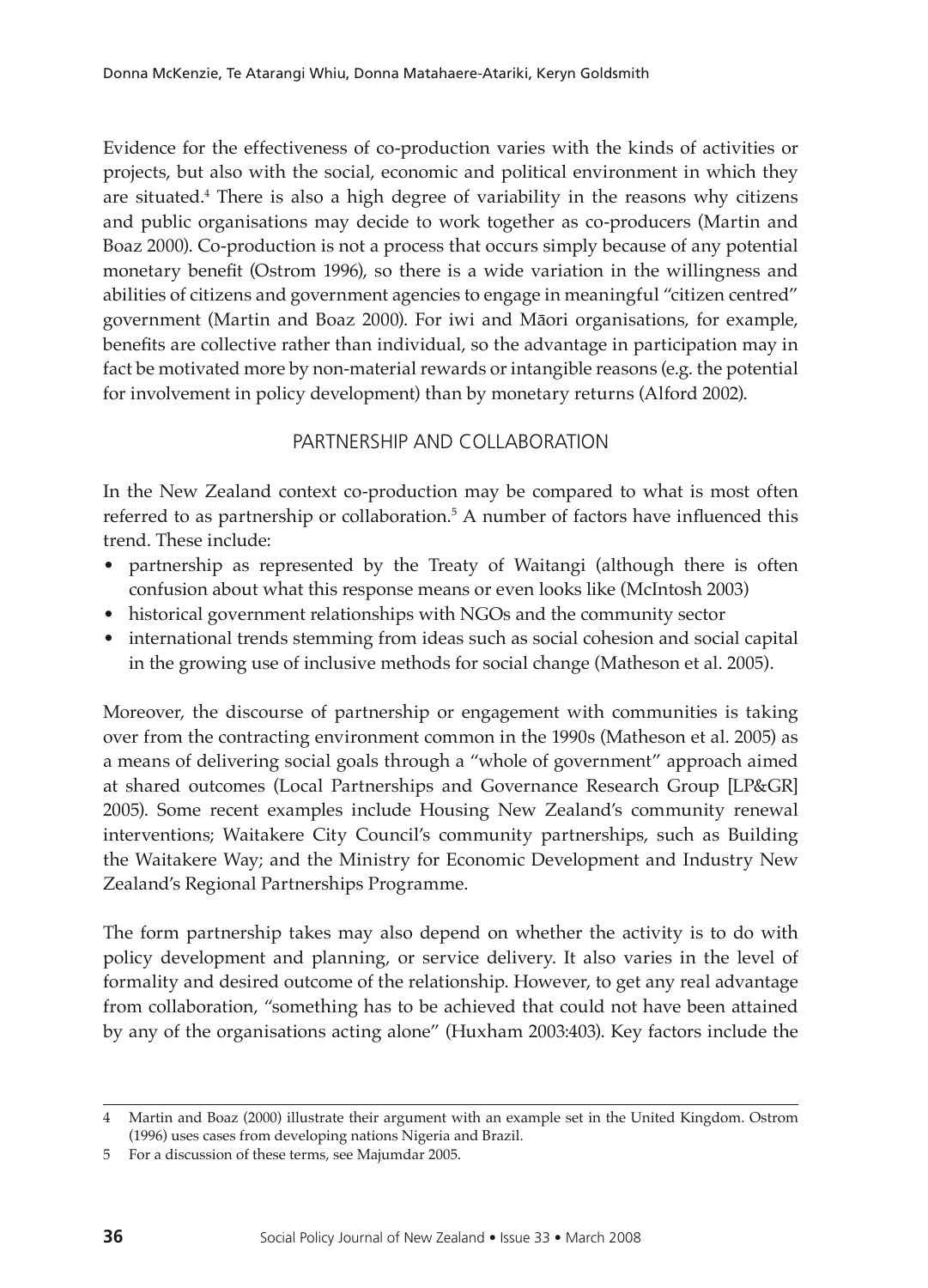level of complementarity, the commitment to mutual understanding and the capacity to engage effectively in a collaborative venture (Majumdar 2005).

## Values

Implicit in the concepts of partnership and/or collaboration are trust, respect and reciprocity that "denote a particular set of values attributable to these relationships" (Matheson et al. 2005:3). Trust is the basis on which all quality relationships are founded (Huxham 2003:408), but is also often about the exercise of power (ie control).<sup>6</sup> Matters of power and control raise a series of issues around who makes the decisions, who determines what resources are allocated to regional and local areas, and the potential impact on local collaboration efforts (LP&GR 2005). Answers to these questions depend on the level of trust, commitment and honesty that underpin the relationship between government and community groups.

# Representation

Representation must be appropriate for the context in which partners engage. For example, representatives of all organisations need to turn up and have the power to make decisions and speak for their organisations (Craig 2004). This may require the use of a "strategic broker" (Craig 2004). Their role is to enable community networks and forums to achieve better "mandated representation" and to support co-ordinated action around shared outcome indicators. It is important that any collaboration with government agencies does not become a burden for community organisations (Craig 2004:62). For iwi and Māori authorities, this also means substantiating the particular groups they claim to represent and the way in which they are accountable to them.

# Research and Measurement

A key aspect of co-production for government – and indeed for any partner – is the opportunity to develop a robust and convincing evidence base. Partnerships are a way of eliciting local knowledge and gaining understanding of the local context. Participatory methods of inquiry such as action research are often a productive way to measure outcomes (Matheson et al. 2005). A strategy and action plan to evaluate the effectiveness of co-production is a component in Te Puni Kōkiri's investment with all six co-producer partners. Depending on the initiatives involved in each investment in this trial, it is probable that new social indicators specifically designed for the collaborative environment will be an element in the design of these evaluations (Craig 2004:56). It is also likely that participation by other central and/or local government

This is often due to accountability measures, especially those required of government agencies.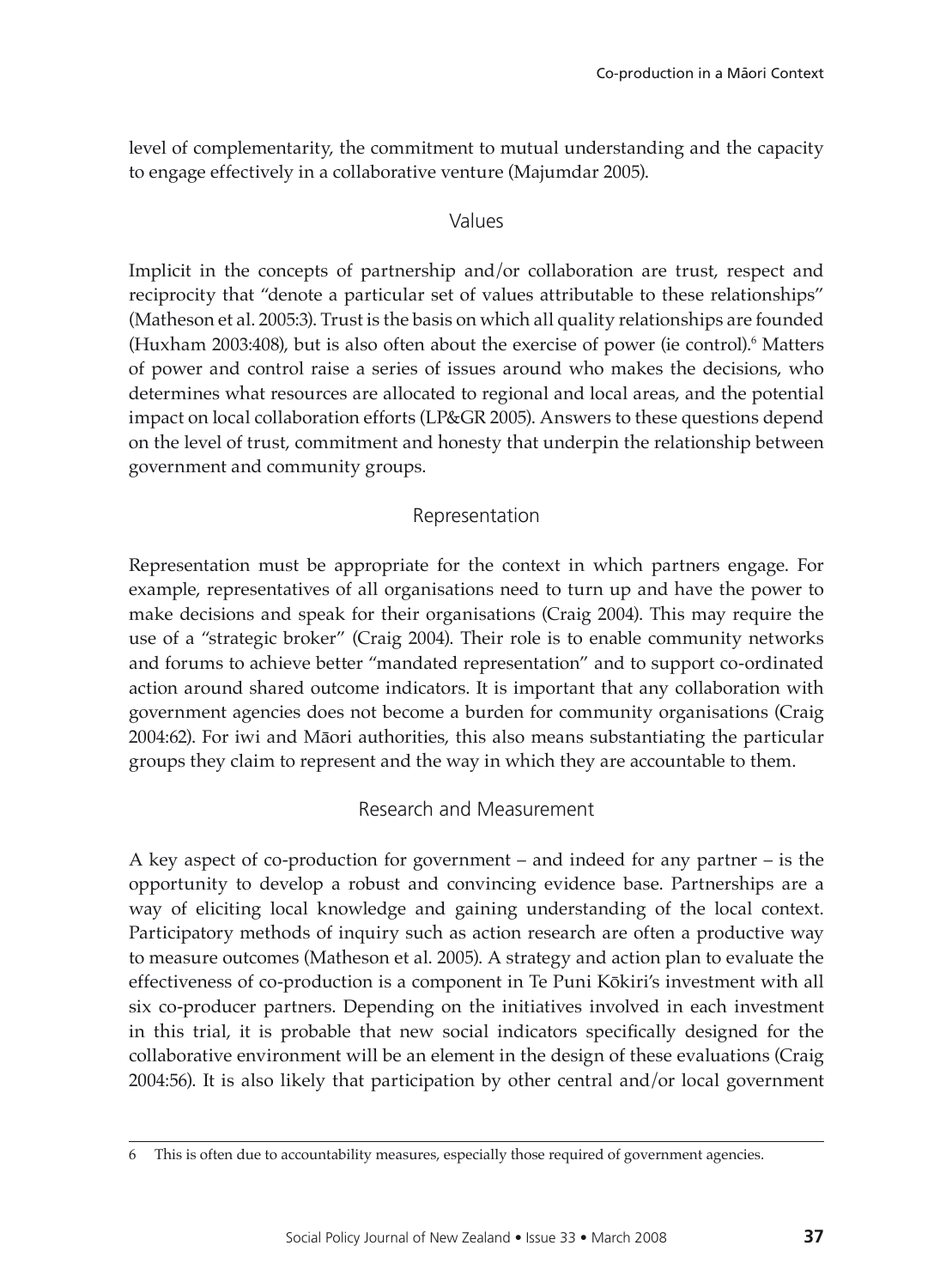agencies will be desirable. Determining how and when to involve other groups will occur on a case-by-case basis and depend on the characteristics of each investment.

# Accountability

A "common accountability platform" means a shared commitment to common goals to ensure ongoing local participation and political support, but this needs time to develop good processes and demonstrate tangible gains (Craig 2004). Iwi and Māori authorities must be able to confirm that any government funding has been effectively and prudently spent, and for government agencies it means demonstrating the transparency and accountability required for any expenditure of taxpayer funds. Government agencies must be able to provide evidence of commitment to the sustainability of good relationships through mechanisms other than contracts.

# Iwi and Māori Authorities

"To thrive independently is the objective of most Māori organisations although the road for organisations in achieving tino rangatiratanga will be undertaken through their relationships and alliances with others" (Knox 2004:20). Tensions stemming from power imbalances between government and NGOs, as well as their differing organisational and cultural values, have the ability to influence and shape the outcomes of successful partnerships. For example, the extent to which tino rangatiratanga can be exercised will be constrained by the environments and mandates that determine how both government and iwi and Māori authorities function. However, the potential to influence and co-develop policy is a significant incentive for iwi and Māori authorities to become involved in co-production.

The motivation for Te Puni Kōkiri's co-production project has emerged from lessons learned, previous experiences, and evaluations of past policies and programmes. Collectively, these showed that successful results were most likely when government and Māori were able to jointly plan and build strategies, infrastructure and capability. Progress began with Te Puni Kōkiri's Capacity Building (CB) programme (1999–2006), which consisted of a series of seeding grants to build skills and competencies to enable Māori to take part in their own development initiatives. At the time it represented a new approach for government in supporting bottom-up development models. Target outcome areas were based on four categories: social, cultural, economic and infrastructure. The most common social outcome was the identification of an increase in wellbeing resulting in improved individual self-esteem, confidence and motivation. Courses aimed at improving cultural knowledge and practices were also initiated. New business initiatives were developed and people felt more confident in their capability to proceed. Setting up trusts was a common infrastructure outcome.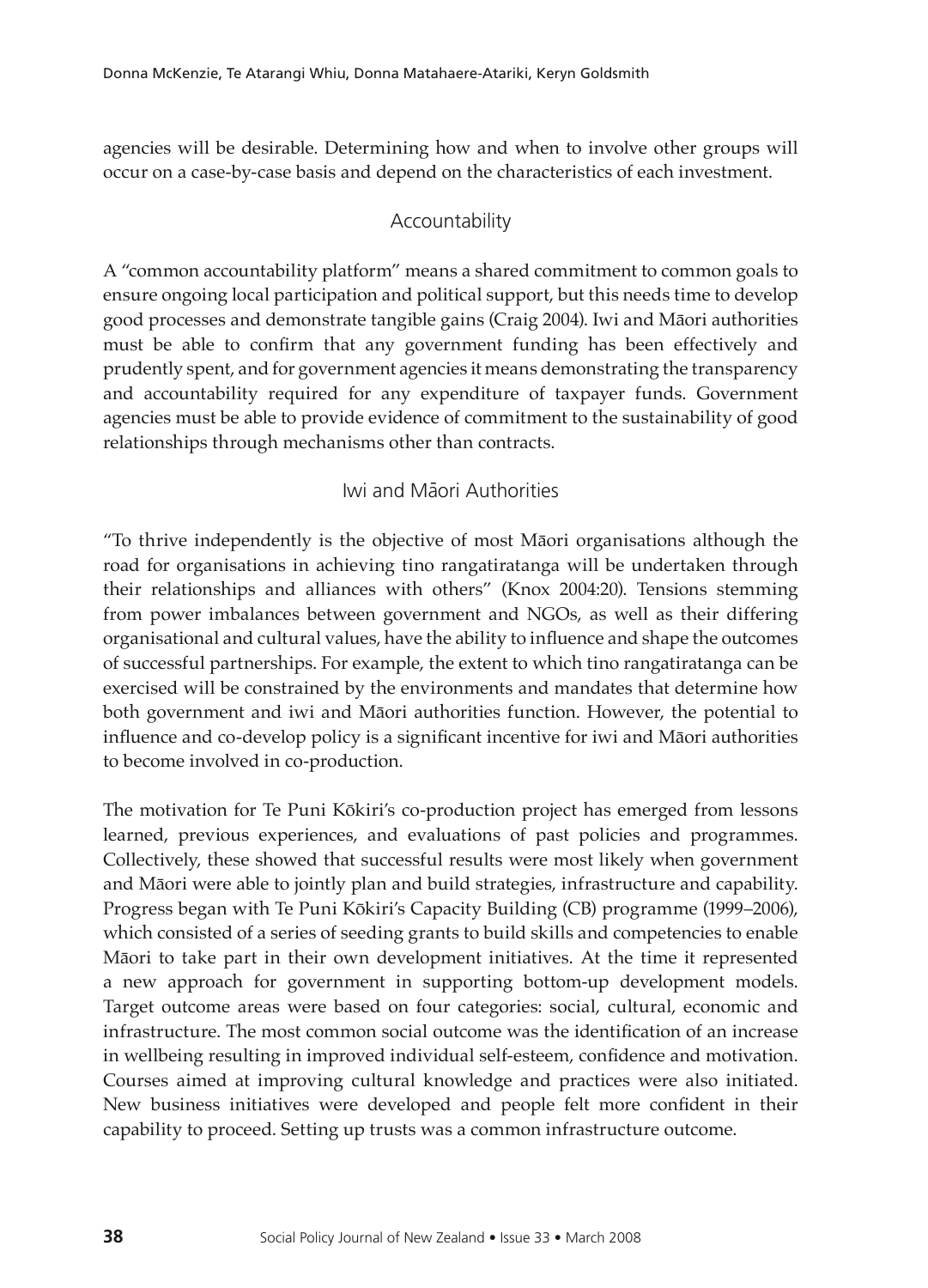In 2000 the Government promulgated a set of key goals to guide the public sector in achieving sustainable development, one of which was the Reducing Inequalities Strategy, which combined development strategies with remedial interventions. As part of this, the Local Level Solutions (2000–2008) programme was established. The aim was to reduce inequalities while simultaneously assisting Māori communities to design and plan for their own development needs. As a catalyst this programme was found to contribute to positive outcomes for development within participating communities that gained knowledge, experience and skills. Some groups were also able to improve their circumstances through the implementation of their projects. Overall, it was seen as an effective mechanism through which Māori could progress locally designed and delivered solutions to problems.

Direct Resourcing (2002–2008) was introduced to leverage the advances made by the Capacity Building and Local Level Solutions programmes. As a pilot of a funding mechanism to make resources directly available to Māori organisations, it was best suited to organisations that were already moving towards a fund-holder, contract manager capacity. The aim of this programme was to address dissatisfaction felt by Māori organisations with state sector funding, service purchasing and delivery processes of the time. The programme was found to give confidence to organisations to develop their own solutions, with strategic intervention from government. However, some challenges with reporting and accountability mechanisms meant that instead of Māori organisations becoming autonomous purchasers, they became at best copurchasers of self-defined solutions.

At the same time as Direct Resourcing for Māori organisations was being implemented, the MPA was being developed to guide Te Puni Kōkiri's future work. Fundamental to the principles of MPA is the assumption that the whānau is the core organising unit of Māori society and the crucial source of Māori cultural identity. The Whānau Development: Action and Research (2004–2005) programme (WDAR) was developed to give whānau the opportunity to identify and develop their own priorities and opportunities. To manage the risks involved for government in engaging directly with whānau groups, a variety of iwi and Māori organisations were funded to assist their whānau in a development planning process. Research findings showed that whānau found involvement in the WDAR programme to be an empowering experience – one that instilled an additional level of confidence. Moreover, productive and collegial relationships were developed between Te Puni Kōkiri and iwi and Māori organisations.

Together, these past programmes and policies have a common thread of collaborative relationships between government and iwi and Māori authorities to developing shared outcomes. The policy aim, rather than the outcome, was to move towards providing a balance between accountability to government and organisational priorities.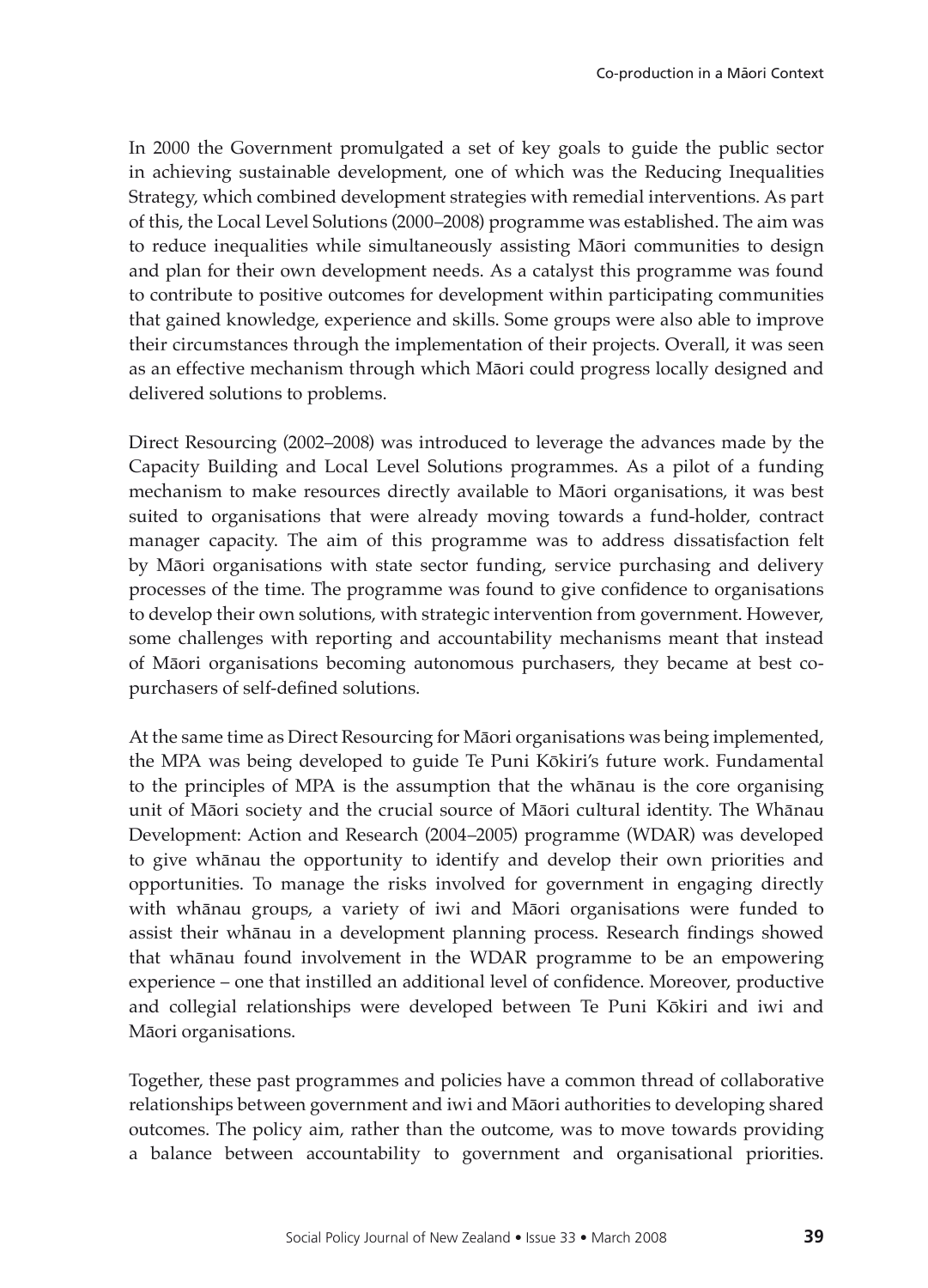Te Puni Kōkiri therefore considers that co-production could well be the mechanism by which this may be achieved. We anticipate that co-production will provide us with an opportunity to develop our conceptual thinking and experiences with a particular focus on the factors, situations and contexts needed to build a collaborative approach to the development of shared outcomes.

# Co-Production in a Māori Context

In July 2006 Te Puni Kōkiri commenced a co-production trial in two phases with six iwi and Maori authorities. These organisations were invited to participate based on their long-standing relationship (at a mainly regional level) with Te Puni Kōkiri, their experience in working with government accountability mechanisms and processes, and an organisational infrastructure with the current or potential capacity and capability to include a policy function.

A pre-implementation phase aimed at strengthening relationships between Te Puni Kōkiri and our trial partners ran from July to November 2006. The implementation phase is underway and will run until June 2010. This has involved negotiating a series of outputs aimed at working towards realising a series of shared strategic outcomes. Work is now progressing on implementing the six investments. Co-production for a Māori environment is a broad concept and approach. It can be applied to a range of different contexts but will feature distinctive characteristics that confirm our initial assumptions. Co-production:

- • recognises the uniqueness of the Maori perspective, in particular its social structure, values, history, culture and language
- considers iwi and Māori authorities the most appropriate organisations to engage with Māori communities and individuals and facilitate change for them – they have the knowledge, networks and skills to engage with whānau, as well as experience in working with government agencies
- allows Government to work with iwi and Māori authorities to support policy outcomes for Māori
- • differs from consultation and engagement, and is more likely to involve a high level of time, trust and involvement from all parties<sup>7</sup>
- enables iwi and Māori authorities to extend their influence, to be recognised and valued, and to make a difference for their communities based on their guiding values and priorities – this intrinsic motivation is more likely to engage them in co-production rather than just providing the opportunity to gain material benefits.

<sup>7</sup> However, this does have the potential to create a burden on co-producers and iwi and Māori authorities, in particular those with limited resources and constrained capability, to meet their existing priorities and strategic intents. It can also create difficulties in managing capacity issues and commitments to other projects for government agencies.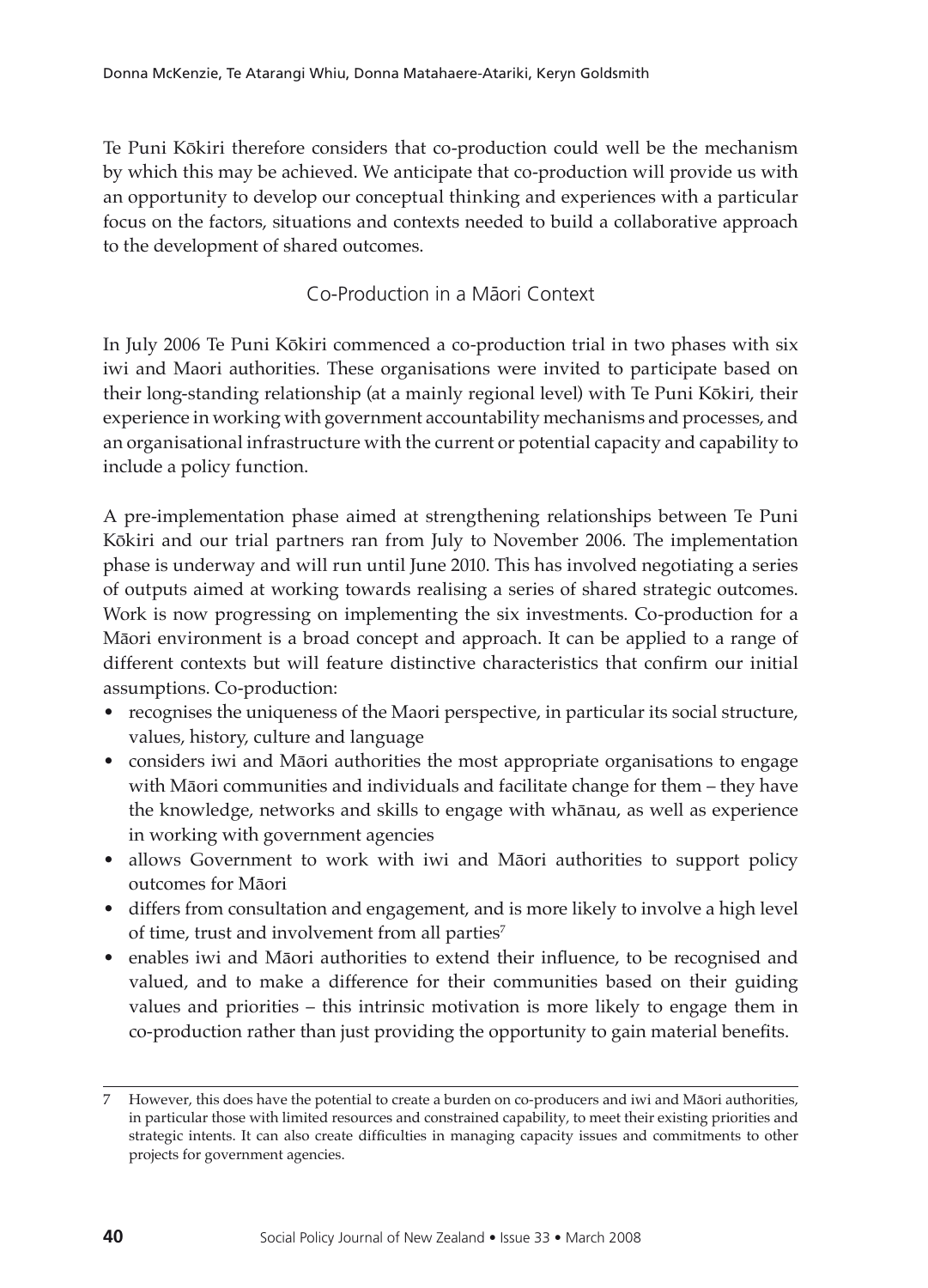Co-production can be a complex process to negotiate given the range of variables at play: relationship building, an outcomes focus, capability development and project management. But the principles underpinning co-production in a Māori context are clear. For iwi and Māori authorities they:

- • affirm each iwi and Māori authority's cultural identity as a source of pride, strength, confidence and purpose
- recognise important Māori cultural concepts such as tikanga, mana whenua and mātauranga Māori
- recognise the relationships and influence iwi and Māori authorities have in their rohe, and their responsibilities to Māori whānau, hapū, marae, communities and individuals.

The principles fundamental to co-production for government are to:

- support Māori to realise their potential through long-term committed relationships with iwi and Māori authorities
- develop an evidence base to provide policy leadership and quality advice on issues affecting Māori
- ensure accountability and transparency for any and all expenditure of taxpayer funds.

More than a community development model, co-production involves an active role for Māori in designing policy and delivering services through joint ventures in which activities, reporting and lessons are shared.

By testing a co-production approach in a Māori context, we aim to determine whether it is indeed the most productive approach for achieving an equilibrium between competing accountabilities and responsibilities, and a willingness for government and iwi and Māori authorities to engage. The concept of co-production therefore requires a conscious shift in the way that central government and iwi and Māori authorities currently engage with each other to initiate development.

Te Puni Kōkiri has identified that working with iwi and Māori authorities in a coproduction environment is more about:

- working closely with iwi and Māori organisations to jointly develop policy solutions that contribute to better outcomes for Māori
- acting as a key driver for improved programme delivery and design

and less about:

- being service-delivery focused
- • being programme-design driven
- • a programme
- a funding model.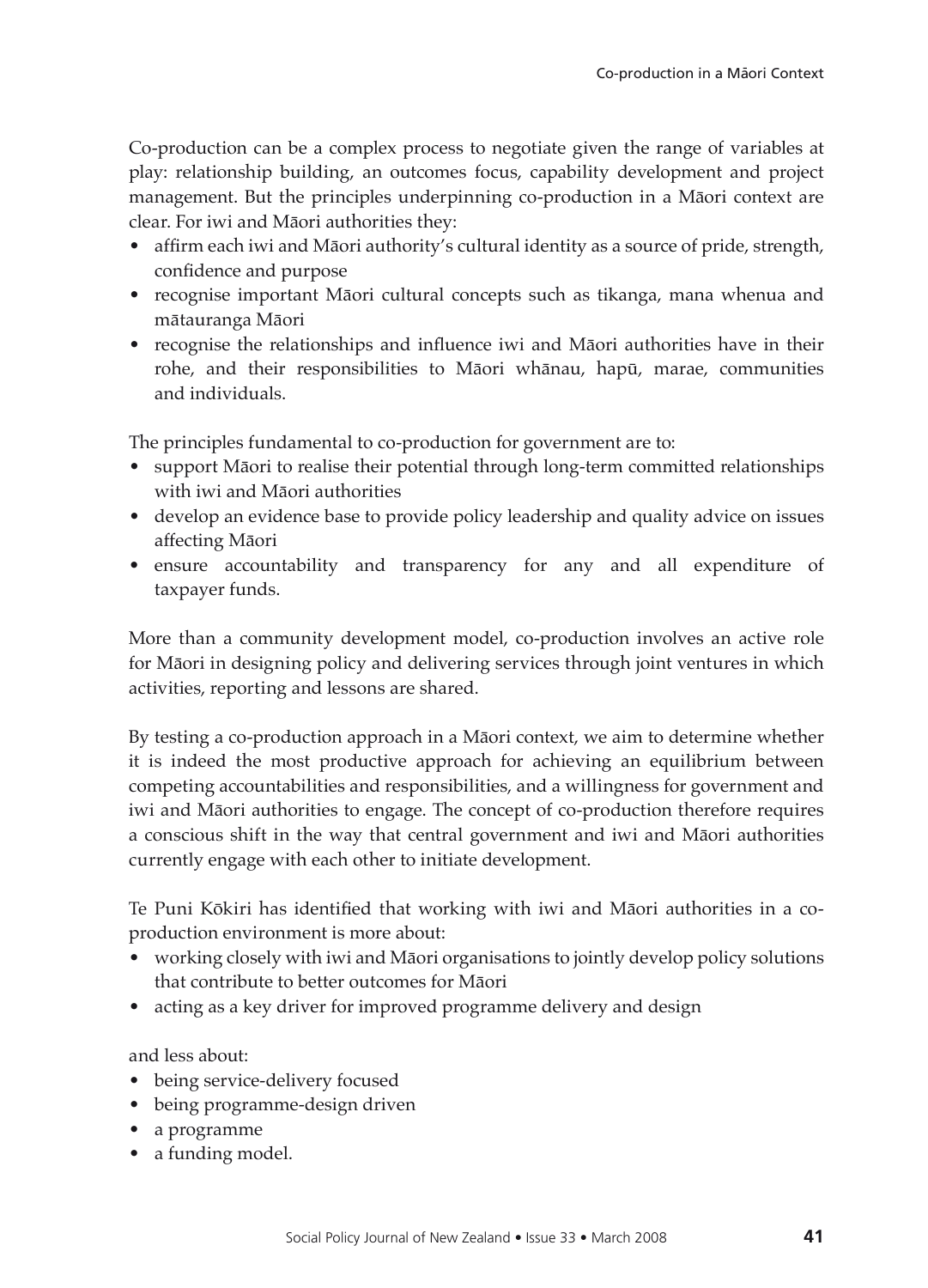This does not necessarily mean a change in current procedures and processes, but rather a change in priorities and focus when engaging with iwi and Māori authorities. Co-production is considered to be best suited to organisations with the capacity and capability (or the potential to develop these) to engage effectively with government to do more than deliver services. It gives priority to joint outcomes and policy development. It is a way of government working with iwi and Māori authorities and enabling them to be influential in, if not co-developers of, policies and programmes that concern their people and their own resources.

# Pre-implementation phase

The pre-implementation phase of the co-production trial focused on four key elements:

- 1. **relationship building:** building stronger relationships between the national and regional offices of Te Puni Kōkiri and the six iwi and Māori authorities as a platform for co-production
- 2. **planning and investment:** scoping and planning what co-production means to each group, and what might be co-produced to align with each partner's social and economic priorities
- 3. **policy leadership:** developing a draft policy rationale for how to co-produce and why
- 4. **research and evaluation:** developing a strategy and action plans to provide the evidence base that will support our understanding of co-production and how it occurs in a diverse range of Māori contexts.

Although the literature and our past experiences defined our starting point and gave support for the trial, the most significant evidence in the first phase of this trial in helping determine what co-production in a Māori context might look like was an action research component undertaken during the pre-implementation stage.

#### Research Component

The research component of the pre-implementation phase was informed by a concept report from each trial authority, the experience of conducting four wānanga (workshops) and a review of the literature on co-production. A team of independent researchers was commissioned to act as a resource for our co-production trial partners in deciding what co-production might mean to them, and to help them produce an environmental audit scan and investment proposal. In doing so, they explored the coproduction pre-implementation trial experience from the perspective of each authority. This meant the research method evolved from simple observation and description in the initial stages to a more participatory, action-oriented method. This also required a greater degree of analysis, reporting, and investment of time in relationships by the researchers as the trial evolved.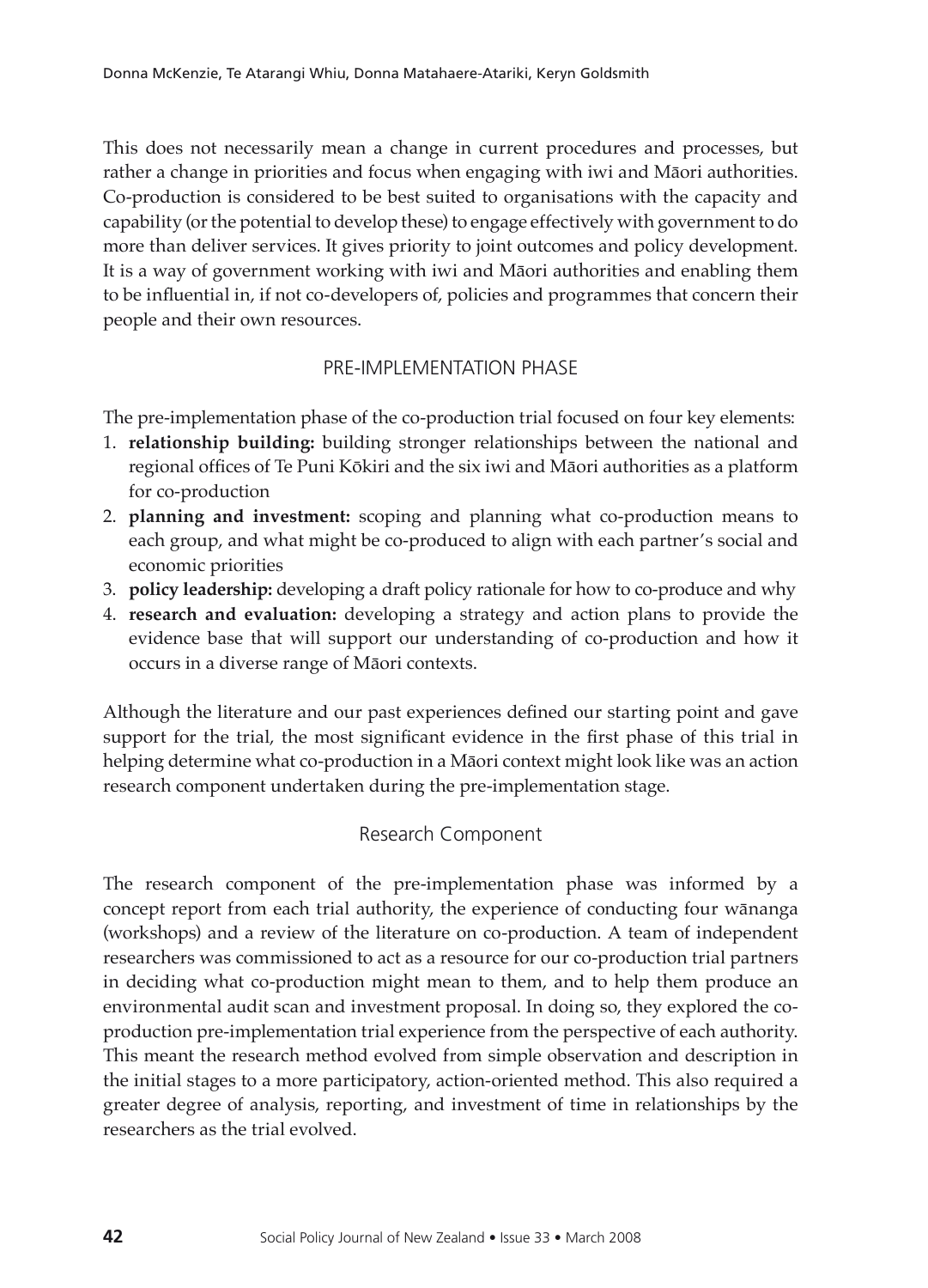These research projects, like any high-quality research, involved building good working relationships and establishing a rapport with those participating. Due to the nature of the trial, it was a process of discovery as researchers became a resource for the authorities; in several instances this meant the researchers formed very close working relationships with them. Although this entailed extra effort at the later stages for national office staff (rather than regional staff, who have existing long-term working relationships with each authority) to form similar working relationships, results have proved very productive.

These findings again highlight the desire of iwi and Māori authorities to be involved in strategic government policy as a way to create a sustainable future for their people. The desire is for more engagement – for more participation in government processes, not less. Now that relationships have been cemented, six investments, each consisting of a number of initiatives, have been jointly developed, all with the common goal of realising the shared outcome of Māori success.

# Policy Implications

Based on our definition of co-production in a Māori context, there are significant issues for the implementation phase of the trial and for future investment in co-production.

**Relationships:** all parties must be able to demonstrate a willingness to engage and to commit to the risk in doing so, especially within the context of a risk-averse government sector (LP&GR 2005). To ensure relationships are sustainable, constant and consistent engagement (both formal and informal, and face to face whenever possible) must occur to insure against collaborative drift. This has required the establishment of co-production teams that include representatives from all partners, who regularly engage for varying purposes and keep activities focused on outcomes.

**Outcomes:** contracting the six iwi and Māori authorities to produce evidence for a coproduction policy rationale and evidence base created initial confusion at the beginning of the project. Considerable time was spent by Te Puni Kōkiri and the researchers reiterating that co-production is neither a funding model nor simply a relationship, but a shared outcomes method executed through a strategic alliance to pursue jointly negotiated outcomes. This has shown the importance of a pre-implementation stage so that joint understanding can be achieved and relationships have the time and space in which to mature.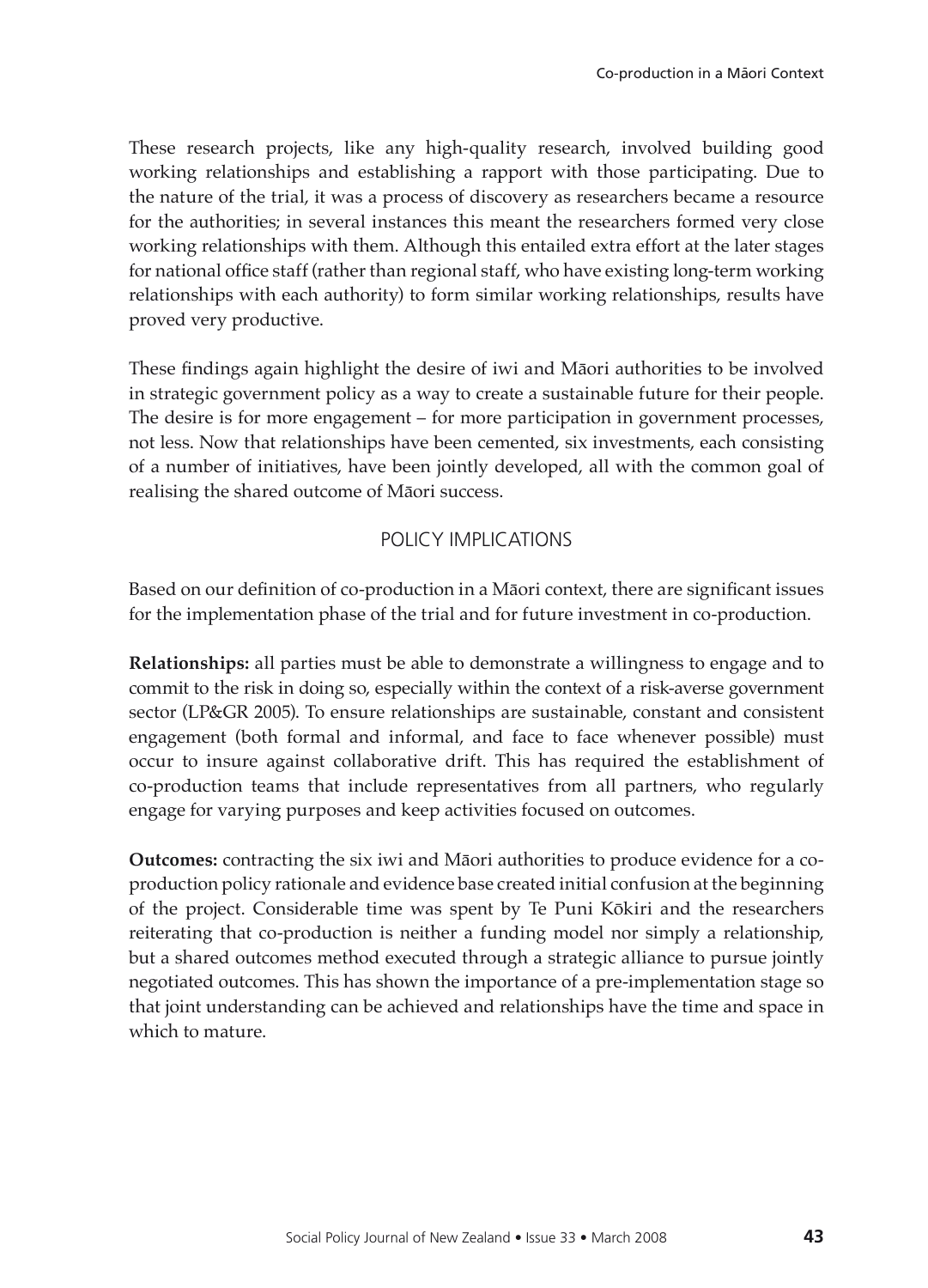To demonstrate the rewards intrinsic to a willingness to co-produce, joint outcomes must be negotiated and shared. The challenge is to realise these outcomes while reflecting both the diversity and the commonalities of Māori groups. Measuring outcomes and the efficacy of outputs will require monitoring and research. New measures may have to be designed to reflect both Te Puni Kōkiri's MPA and quality of life measures for Māori communities and individuals.

**Policy leadership:** Te Puni Kōkiri's role will be to keep co-production partners informed, through good working relationships with other agencies, of any potential policy issues and changes to government objectives. This will also help to identify opportunities for other agencies to become involved. To jointly develop effective Māori policy, iwi and Māori authorities and government must create policy that not only accommodates the aspirations of Māori collectives but also makes provision for individuals. For a policy to be successful it must reflect the needs of all those for whom it is designed. The potential to influence and co-develop policy is a significant intrinsic benefit of involvement in co-production for these organisations.

**Representation:** each partner to co-production must demonstrate the endorsement of the groups or institutions they represent. However, indicating this for iwi and Māori authorities may take more time and involve much more effort than for a government agency. Each partner organisation will have its own accountability mechanisms. New measures and reporting requirements will need to be negotiated if all stakeholders and constituencies are to be convinced of the efficacy of co-production. Maintaining the endorsement of a constituency may require demonstrating the effects of positive change in order to find ways to capture the interest and imagination of whānau.

**Capability and capacity:** differences in capacity, infrastructure, knowledge, resources and access to political processes can result in imbalances between partners (Matheson et al. 2005:9), which are most likely to be weighted in favour of government. However, this can be mitigated by ways of engaging that support the mana of all partners and respect each other's obligations, rights and responsibilities. Moreover, iwi and Māori authorities that choose to engage with government will do so not because of any legislative requirement or funding imperative, but because they are known to be the most effective and capable partner with whom government can develop Māori policy. The biggest risks in co-producing for government are the constraints of its own operational capability and systems and processes, and the extent to which the expectations of iwi and Māori authorities can be met.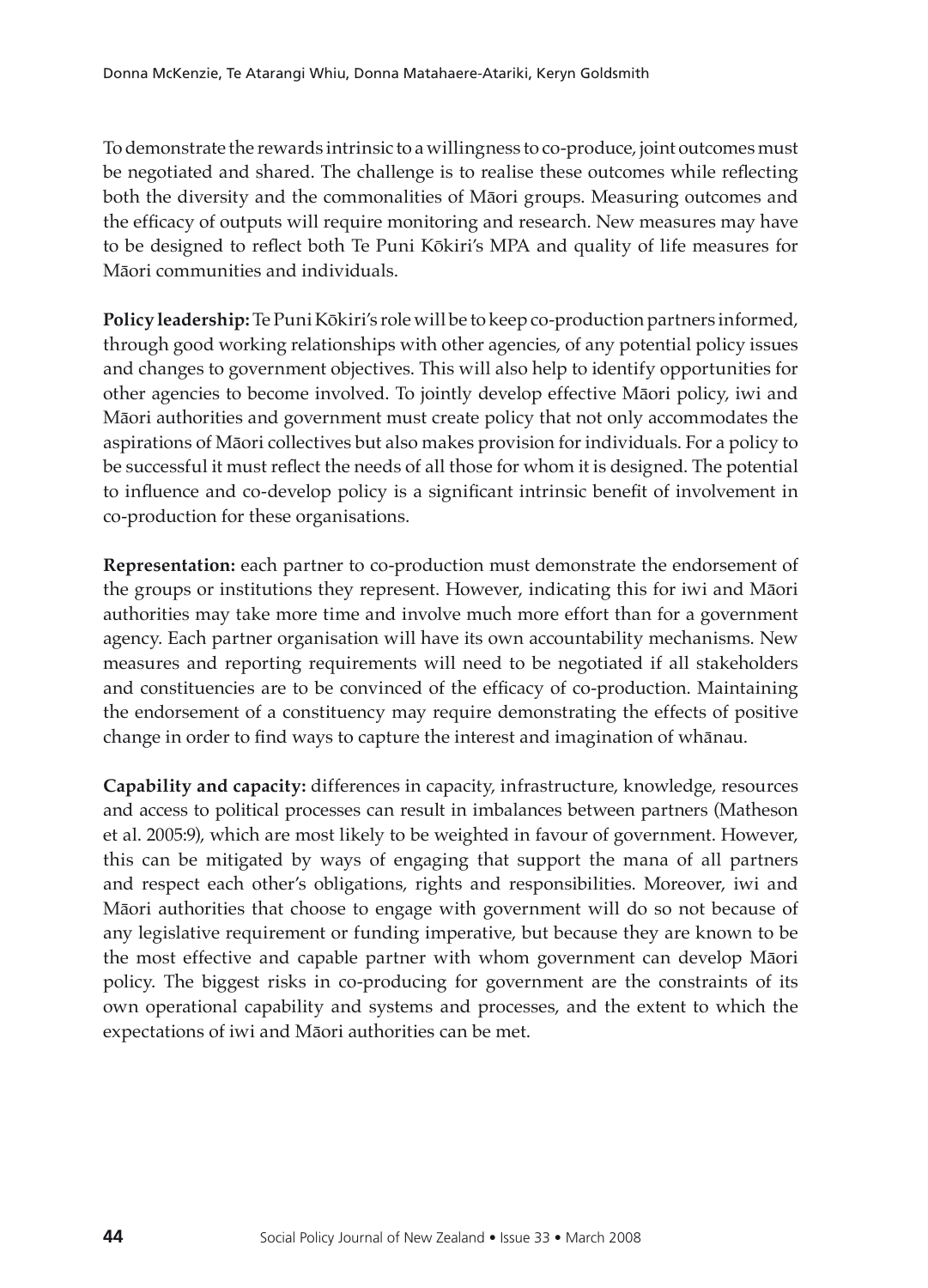#### Conclusion

Although the trial is still running, indications are that successful co-production does not have to be just an ideal. Having said this, there may be risks we are not yet aware of and have still to discover. However, from what we have learned, we envisage that effective and robust policy can be developed from such engagement. Through enhanced understanding based on good working relationships with each of our six co-production partners, we anticipate that we will all learn new things about our own and each other's operating environments and collectives. Although it is still too early to tell what the direct costs and benefits of co-production may be, expectations for the future of this approach will be met if all partners are committed to work towards Māori succeeding as Māori. To achieve this goal, ongoing research and monitoring and the creation of new measures of collective and individual change, as well as continuous advances in policy, are essential. It must also be kept in mind that any future co-production activity is both a considered and a phased approach, as befits strategic alliances based on highquality relationships.

# **REFERENCES**

- Alford, J. (2002) "Why do public-sector clients co-produce? Toward a contingency theory" *Administration & Society*, 34(1):32–56.
- Boyle, D. (no date) "The co-production principle and time dollars" www.timebanks. org/documents/Co-ProductionPrinciples.pdf [accessed 19/1/2007].
- Craig, D. (2004) "Building better contexts for partnership and sustainable local collaboration: A review of core issues, with lessons from the 'Waitakere Way'" *Social Policy Journal of New Zealand*, 23:45–64.
- Huxham, C. (2003) "Theorizing collaboration practice" *Public Management Review*, 5(3):401–423.
- Knox, W. (2004) *Waitakere City Māori Community Research Report*, Waitakere City Council and Local Partnerships & Governance Research Group, Auckland, www. waitakere.govt.nz/ourpar/pdf/maoricommreport.pdf [accessed 10/7/06].
- Local Partnerships & Governance Research Group (2005) *Balancing Means and Ends: Key Messages for Central Government from the "Strengthening Communities through Local Partnerships" Research Project*, Local Partnerships & Governance Research Group, Auckland, www.waitakere.govt.nz/ourpar/pdf.meansandends.pdf [accessed 9/8/06].
- Majumdar, D. (2005) *Collaboration among Government Agencies with Special Reference to New Zealand: A Literature Review, Family, Child, Youth and Community Research and Evaluation Unit*, Centre for Social Research and Evaluation, Ministry of Social Development, Wellington.